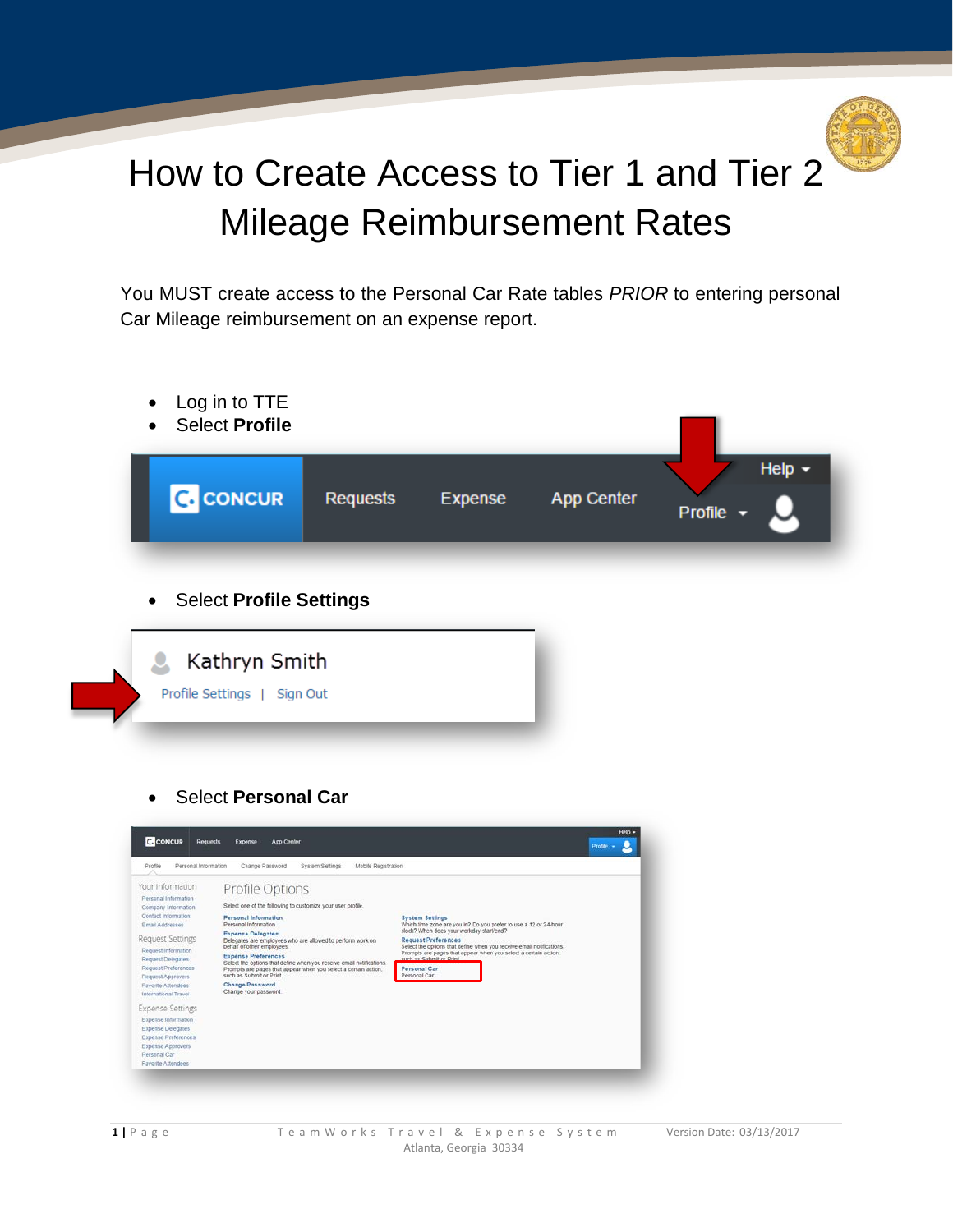• Select **New**

| Personal Car Registration                                                                                                                                     |                     |               |
|---------------------------------------------------------------------------------------------------------------------------------------------------------------|---------------------|---------------|
| This page displays all the personal cars that have been registered. Click New to register another car.<br>Reimbursement Method: Personal Car - Variable Rates |                     |               |
| Remove<br><b>New</b>                                                                                                                                          |                     |               |
| <b>Vehicle ID</b>                                                                                                                                             | <b>Vehicle Type</b> | <b>Active</b> |

- Enter *Personal Car – Tier 1* in **Vehicle ID** Field
- Select **Car- Tier I** from the dropdown in Vehicle Type
- Click in the check box to make this the preferred (default) reimbursement rate.
- Click **Save**

|   | Vehicle ID            | Vehicle Type                           |  |
|---|-----------------------|----------------------------------------|--|
|   | Personal Car - Tier I | Car-Tier I                             |  |
| ✔ | <b>Preferred Car</b>  | Car-Tier I<br>Car-Tier II              |  |
|   | Save<br>Cancel        | Motorcycle<br><b>Personal Aircraft</b> |  |

• You will now have access to the *Personal Car – Tier 1* reimbursement rate as the default when entering Personal Car Mileage on an expense report.

| Personal Car Registration                                                                                                                                     |                     |               |
|---------------------------------------------------------------------------------------------------------------------------------------------------------------|---------------------|---------------|
| This page displays all the personal cars that have been registered. Click New to register another car.<br>Reimbursement Method: Personal Car - Variable Rates |                     |               |
| Remove<br><b>New</b>                                                                                                                                          |                     |               |
| <b>Vehicle ID</b>                                                                                                                                             | <b>Vehicle Type</b> | <b>Active</b> |
| Personal Car - Tier I                                                                                                                                         | Car-Tier I          | Yes           |